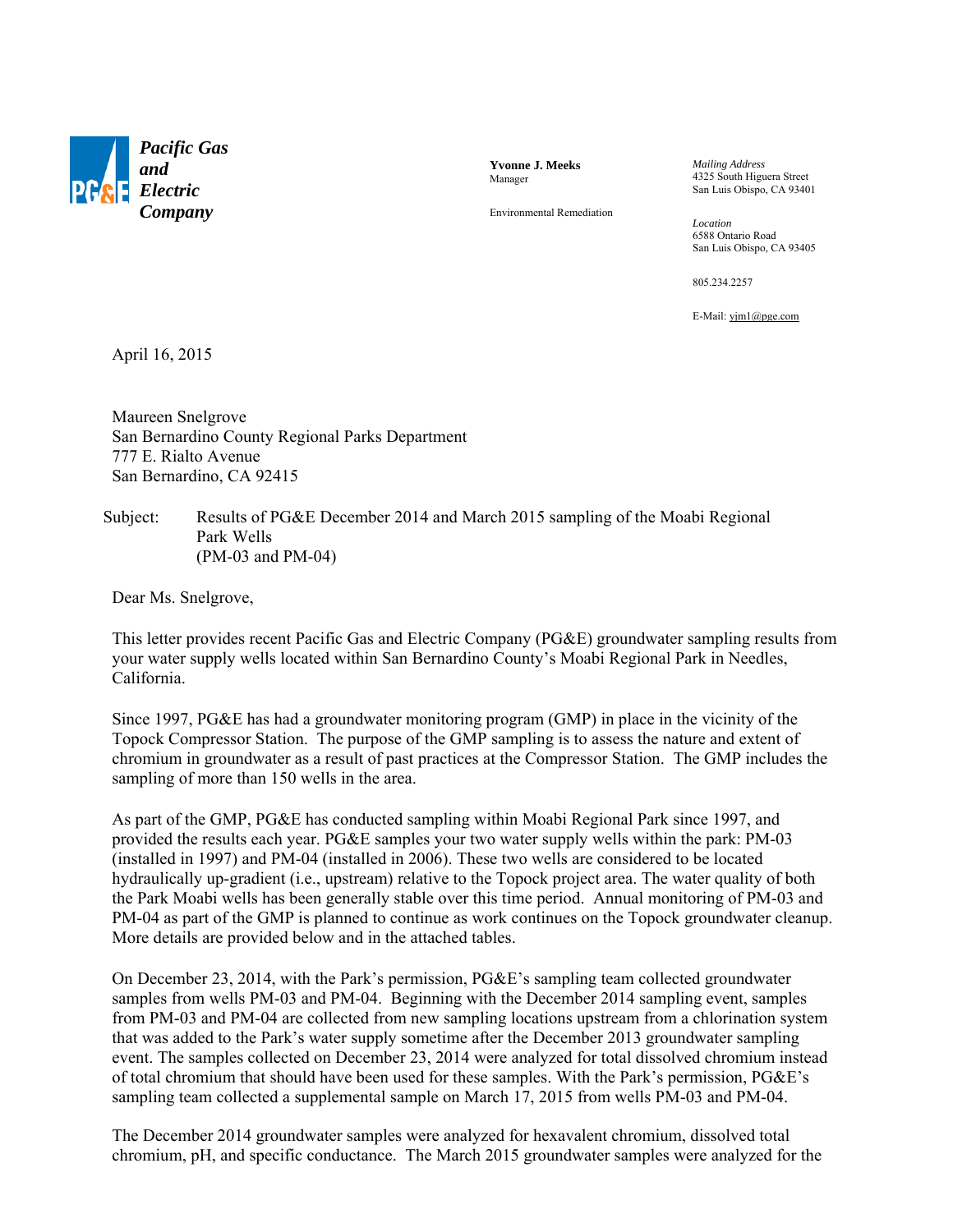April 16, 2015 Ms. Snelgrove Page 2

full analytical suite for these wells: hexavalent chromium, total chromium, pH, specific conductance, calcium, chloride, nitrate/nitrite, sulfate, alkalinity, iron, magnesium, manganese, and sodium. The attached Tables 1 through 3 present a summary of the results for the above-listed analytes/parameters from 2007 through March 2015 for wells PM-03 and PM-04. Please save these data tables if you intend to refer to the historical data in the future, because PG&E plans to drop the oldest results from future letters in order to reduce the bulk of future letters. The latest results will be formally reported to the California Department of Toxic Substances Control in PG&E's next report: *First Quarter 2015 IM Performance Monitoring and Site-Wide Groundwater and Surface Water Monitoring Report, PG&E Topock Compressor Station, Needles, California*.

Also included is a table containing the state and federal drinking water standards (known as maximum contaminant levels, or MCLs), that can be used for comparison to the sampling results. The federal MCLs are based on health considerations, and secondary MCLs are based on taste or odor considerations at concentrations not considered to represent a health risk. There are also MCLs and secondary MCLs established by the State of California, and those are shown in the table as well. Note that some of these standards are listed in mg/L or parts per million, compared to the corresponding monitoring results that are listed in  $\mu$ g/L or parts per billion. One mg/L is equivalent to 1,000  $\mu$ g/L. For example, a sampling result of 8.3 μg/L is equivalent to 0.0083 mg/L, which is well below the MCL for chromium in California, which is 0.05 mg/L.

In July 2014, the State of California established for the first time, a drinking water standard for hexavalent chromium. The established level  $(10 \text{ ug/L})$  is lower than the naturally occurring (background) concentrations for this metal in the Topock area. Background concentrations result from groundwater dissolving small amounts of metals over time, including chromium, from subsurface soils and rocks. Background levels for hexavalent chromium have been measured to range up to 32 ug/L in the Topock area. The naturally occurring hexavalent chromium concentration in samples from PM-04 (ranging from 18 to 21µg/L) has been above this newly established drinking water standard since sampling began in 2006. As seen in Table 1, the concentration measured in March 2015 is 18.0 ug/L, consistent with the background level in Topock area wells, but above the newly established drinking water standard.

Results for total chromium and additional constituents are provided in Tables 1 through 3. The total chromium concentrations found in the March 2015 sampling event continue to be below both the state and federal drinking water standards and are consistent with the range of concentrations found in other Topock area wells that contain naturally occurring ("background") chromium concentrations. Total Nitrate/Nitrate (as N) is the only other constituent sampled for which there is a federal or state primary drinking water standard. The Nitrate/Nitrite (as N) results of 3.3 mg/L and 2.5 mg/L for PM-03 and PM-04, respectively, are well below the federal and state drinking water standard of 10 mg/L.

The current groundwater monitoring program plan calls for the Moabi Regional Park groundwater supply wells to be sampled for chromium and hexavalent chromium every year. The next regular sampling event will occur in December 2015. PG&E will continue to notify the park of our requests to sample, and will report future sampling results to you by letter.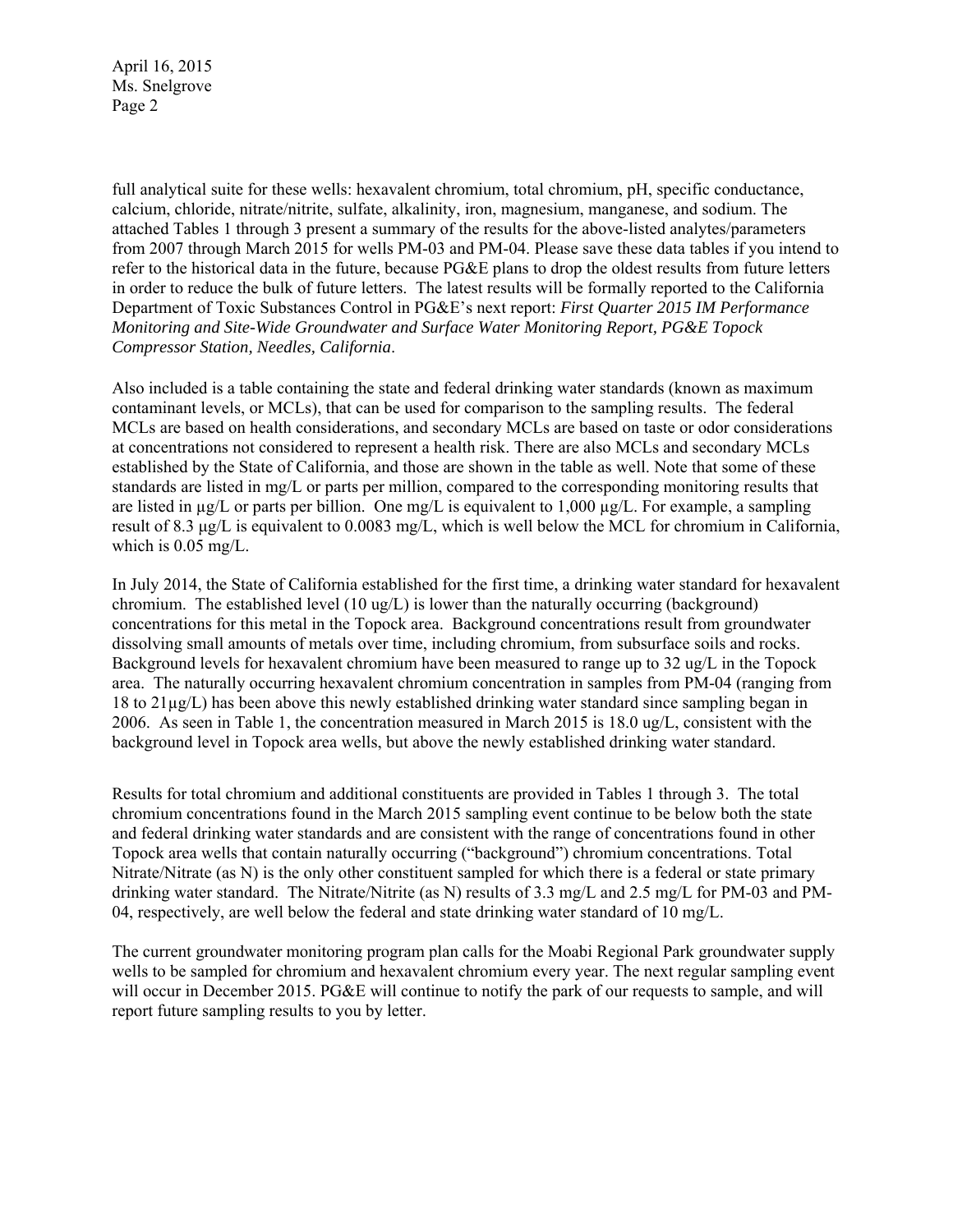April 16, 2015 Ms. Snelgrove Page 2

If you have any questions, or would like information about the environmental investigation at the Topock Site, please contact Frankie Burton at (415) 598-8252, Curt Russell at (760) 791-5884, or myself at (805) 234-2257.

Sincerely,

Gronne Micke

Yvonne Meeks Topock Remediation Project Manager

cc: Troy Burton, San Bernardino County Regional Parks Department Aaron Yue, California Department of Toxic Substances Control

> Att: Moabi Regional Park, *Analytical Results 2008 – 2015,* Wells Sampling Results Tables 1 through 3 and MCL Table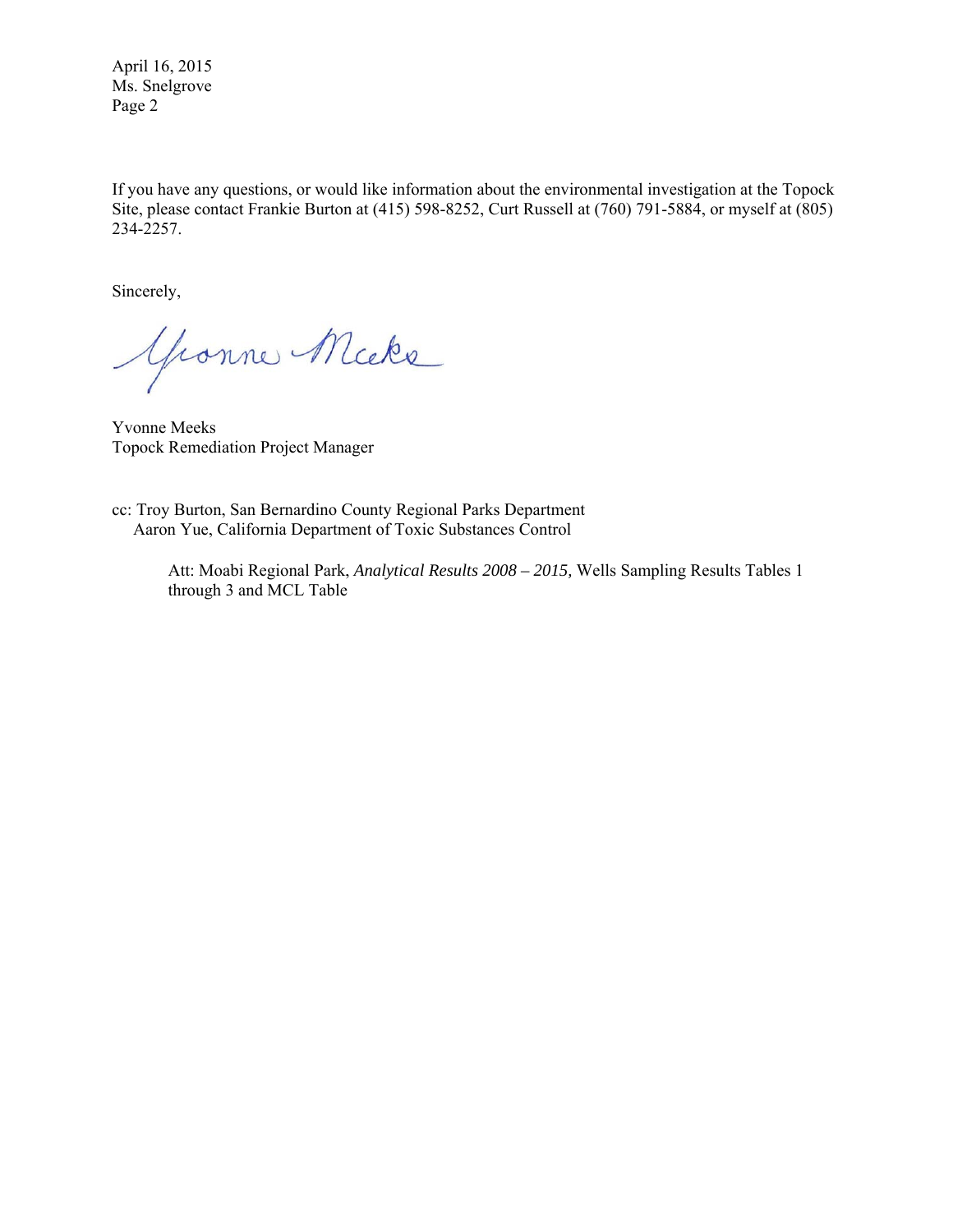**TABLE 1**

**Moabi Regional Park, San Bernardino County, CA; Analytical Results 2008 – 2015 - Historical Chemicals of Potential Concern** *PG&E Topock Compressor Station, Needles, California*

| Location<br>ID | <b>Sample</b><br><b>Date</b> | <b>Hexavalent</b><br>Chromium<br>$(\mu g/L)$ | <b>Total</b><br>Chromium<br>$(\mu g/L)$ | Dissolved Total (a)<br>Chromium<br>$(\mu g/L)$ | $pH^{(b)}$<br>(phunits) | <b>Specific</b><br><b>Conductance</b><br>$(\mu S/cm)$ | Oxygen (c)<br><b>Reduction</b><br>Potential (mV) |
|----------------|------------------------------|----------------------------------------------|-----------------------------------------|------------------------------------------------|-------------------------|-------------------------------------------------------|--------------------------------------------------|
| <b>PM-03</b>   | 10/02/2008                   | 8.74                                         | 8.35                                    | ---                                            | 7.42                    | 1400                                                  | -30                                              |
| <b>PM-03</b>   | 10/01/2009                   | 9.90                                         | 9.50                                    | ---                                            | 7.72                    | 1400                                                  | 345                                              |
| PM-03          | 12/10/2010                   | 11.9                                         | 10.5                                    | ---                                            | 7.57                    | 1200                                                  | 47.8                                             |
| <b>PM-03</b>   | 12/12/2011                   | 6.60                                         | 7.00                                    | ---                                            | 7.50                    | 1400                                                  | 13.4                                             |
| <b>PM-03</b>   | 11/08/2012                   | 7.20                                         | 8.30                                    | ---                                            | 7.81                    | 1600                                                  | $-12.9$                                          |
| <b>PM-03</b>   | 12/19/2013                   | 4.10                                         | 7.90                                    | ---                                            | 7.67                    | 1200                                                  | $-61$                                            |
| <b>PM-03</b>   | 12/23/2014                   | 9.20                                         | $---$                                   | 8.60                                           | 7.35                    | 1500                                                  | -38                                              |
| PM-03          | 03/17/2015                   | 9.30                                         | 8.40                                    | ---                                            | 7.31                    | ---                                                   | -42                                              |
| <b>PM-04</b>   | 10/02/2008                   | 20.6                                         | 18.5                                    | ---                                            | 7.44                    | 1700                                                  | $-7.0$                                           |
| <b>PM-04</b>   | 10/01/2009                   | 21.0                                         | 18.0                                    | ---                                            | 7.91                    | 1800                                                  | ---                                              |
| <b>PM-04</b>   | 12/10/2010                   | 21.0                                         | 20.6                                    | ---                                            | 7.44                    | 1700                                                  | 39.5                                             |
| <b>PM-04</b>   | 12/12/2011                   | 18.9                                         | 18.2                                    | ---                                            | 7.70                    | 1800                                                  | ---                                              |
| <b>PM-04</b>   | 11/08/2012                   | 21.3                                         | 23.0                                    | ---                                            | 7.79                    | 2200                                                  | 432                                              |
| <b>PM-04</b>   | 12/19/2013                   | 12.6                                         | 18.0                                    | ---                                            | 7.53                    | 2000                                                  | -64                                              |
| <b>PM-04</b>   | 12/23/2014                   | 18.0                                         | ---                                     | 16.0                                           | 7.48                    | 2000                                                  | $-39$                                            |
| <b>PM-04</b>   | 03/17/2015                   | 18.0                                         | 17.0                                    | ---                                            | 7.38                    | ---                                                   | $-46$                                            |

Notes:

During the sampling event on December 23, 2014, the method used for analyzing chromium concentrations was changed from EPA Method 200.8 (Total Chromium) to EPA Method 6020a (Total Dissolved Chromium). Wells PM-03 and PM-04 were resampled on March 17, 2015 to correct this error. (a)

field measurements. (b)

From March 5, 2002 onwards, field measurement for Oxidation Reduction Potential were collected. (c)

micrograms per liter (parts per billion). µg/L

microSiemens per centimeter. µS/cm

millivolts. mV

not collected or not available. ---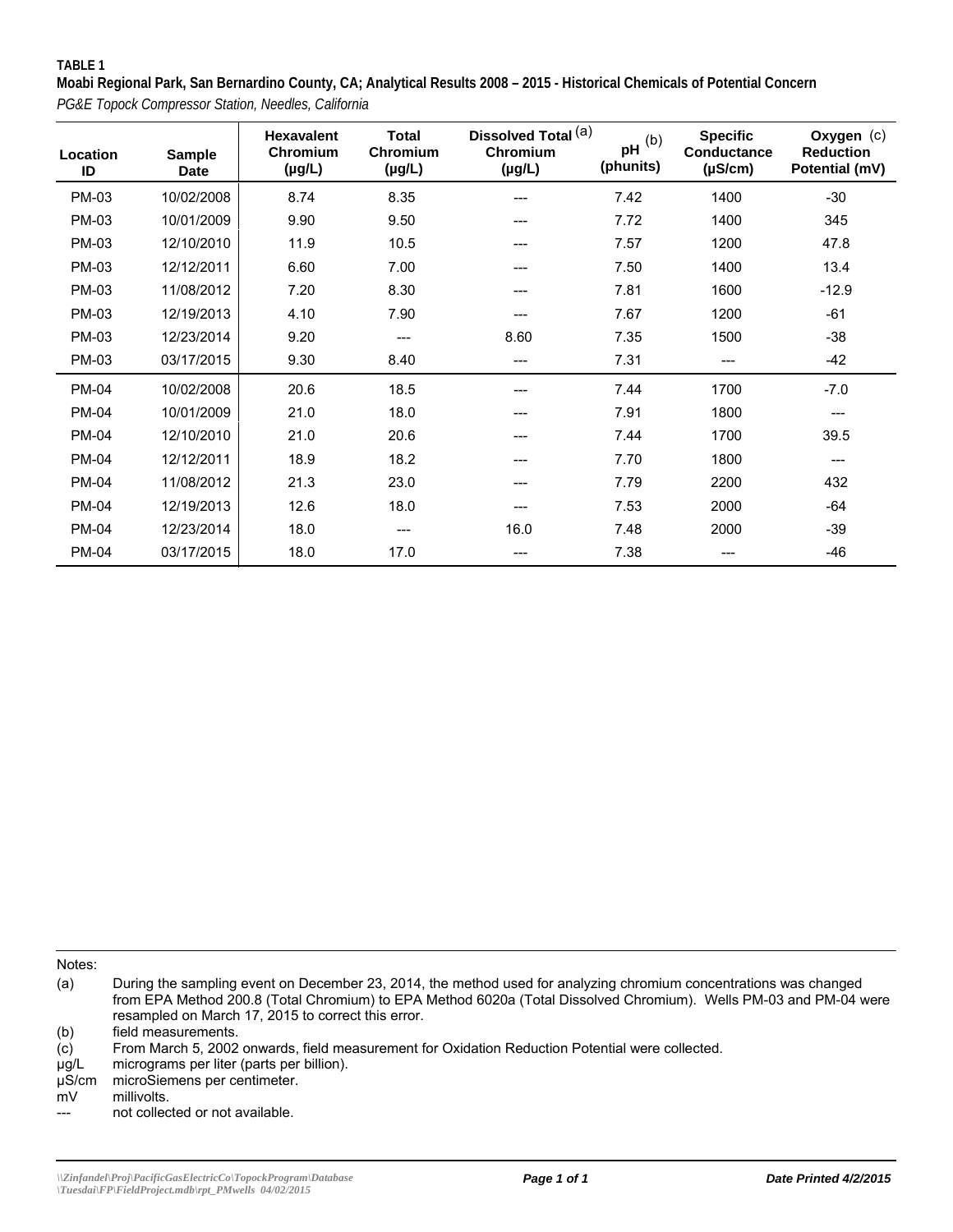## **TABLE 2**

**Moabi Regional Park, San Bernardino County, CA; Analytical Results 2008 – 2015, PM-03 - Sampling Events with Expanded Analyte Suite** *PG&E Topock Compressor Station, Needles, California*

|                             |              | <b>PM-03</b> | <b>PM-03</b> | <b>PM-03</b> | <b>PM-03</b> | <b>PM-03</b> | <b>PM-03</b>                        | <b>PM-03</b> | <b>PM-03</b> |
|-----------------------------|--------------|--------------|--------------|--------------|--------------|--------------|-------------------------------------|--------------|--------------|
|                             |              | 2008 Qtr 3   | 2009 Qtr 3   | 2010 Qtr 4   | 2011 Qtr 4   | 2012 Qtr 4   | 2013 Qtr 4                          | 2014 Qtr 4   | 2015 Qtr 1   |
| Group<br>Analyte            | <b>Units</b> | 10/2/2008    | 10/1/2009    | 12/10/2010   | 12/12/2011   | 11/08/2012   | 12/19/2013                          | 12/23/2014   | 3/17/2015    |
| Anion                       |              |              |              |              |              |              |                                     |              |              |
| Chloride                    | mg/L         | 320          | 320          | 270          | 340          | 330          | 290                                 | ---          | 340          |
| Nitrate (as nitrogen)       | mg/L         | 3.50         | 3.20         | 3.30         | 3.10         | $---$        | ---                                 | ---          | ---          |
| Nitrate/Nitrite as Nitrogen | mg/L         | ---          | $---$        | ---          | ---          | 3.12         | 3.24                                | ---          | 3.30         |
| Sulfate                     | mg/L         | 61.0         | 58.0         | 54.0         | 59.0         | 61.0         | 61.0                                | ---          | 67.0         |
| General                     |              |              |              |              |              |              |                                     |              |              |
| Alkalinity, hydroxide       | mg/L         | ND (5.0)     | ND (5.0)     | ND (5.0)     | ND (5.0)     | ND (5.0)     | ND (5.0)                            | ---          | ND(5.0)      |
| Alkalinity, bicarb as CaCO3 | mg/L         | 88.0         | 83.0         | 89.0         | 89.0         | 84.0         | 95.0                                | ---          | 85.0         |
| Alkalinity, carb as CaCO3   | mg/L         | ND (5.0)     | ND (5.0)     | ND (5.0)     | ND(5.0)      | ND(5.0)      | ND(5.0)                             | ---          | ND(5.0)      |
| Alkalinity, total as CaCO3  | mg/L         | 88.0         | 83.0         | 89.0         | 89.0         | 84.0         | 95.0                                | ---          | 85.0         |
| Ammonia as nitrogen         | mg/L         | $---$        | $---$        | ND (0.10)    | ND(0.10)     | ND (0.10)    | ND (0.50)                           | ---          | ---          |
| pH                          | pH units     | $7.42$ (a)   | 7.72(a)      | 7.57(a)      | 7.50(a)      | 7.81<br>(a)  | $7.67$ (a)                          | $7.35$ (a)   | $7.31$ (a)   |
| Specific conductance        | $\mu$ S/cm   | 1400         | 1400         | 1200         | 1400         | 1600         | 1200                                | 1500         | ---          |
| <b>Metals (Dissolved)</b>   |              |              |              |              |              |              |                                     |              |              |
| Calcium, dissolved          | µg/L         | 75600        | 87000        | 78000        | 90000        | 84000        | 72000                               | ---          | 95000        |
| Chromium, Hexavalent        | µg/L         | 8.74         | 9.90         | 11.9         | 6.60         | 7.20         | 4.10                                | 9.20         | 9.30         |
| Chromium, total dissolved   | $\mu$ g/L    | ---          | ---          | ---          | ---          | $---$        | $\hspace{0.05cm}---\hspace{0.05cm}$ | $8.60$ (b)   | ---          |
| Iron, dissolved             | µg/L         | ND (20)      | ND (20)      | ND (20)      | 50.0         | 28.0         | 65.0                                | ---          | ND (20)      |
| Magnesium, dissolved        | $\mu$ g/L    | 14900        | 15000        | 14000        | 17000        | 16000        | 14000                               | $---$        | 19000        |
| Manganese, dissolved        | $\mu$ g/L    | ND (10)      | ND (10)      | ND (10)      | ND (10)      | ND (0.50)    | ND (0.50)                           | ---          | ND (0.50)    |
| Sodium, dissolved           | $\mu$ g/L    | 155000       | 130000       | 130000       | 160000       | 160000       | 150000                              | ---          | 180000       |
| <b>Metals (Total)</b>       |              |              |              |              |              |              |                                     |              |              |
| Chromium. total             | $\mu$ g/L    | 8.35         | 9.50         | 10.5         | 7.00         | 8.30         | 7.90                                | ---          | 8.40         |

Notes:

pH results are field measurements. (a)

During the sampling event on December 23, 2014, the method used for analyzing chromium concentrations was changed from EPA Method 200.8 (Total Chromium) to EPA Method 6020a (Total Dissolved Chromium). Wells PM-03 and PM-04 were resampled on March 17, 2015 to correct this error. (b)

micrograms per liter (parts per billion). µg/L

milligrams per liter (parts per million). mg/L

µS/cm \_microSiemens per centimeter.

parameter not detected at the listed reporting limit (listed in the adjacent parenthesis). ND

not collected or not available. ---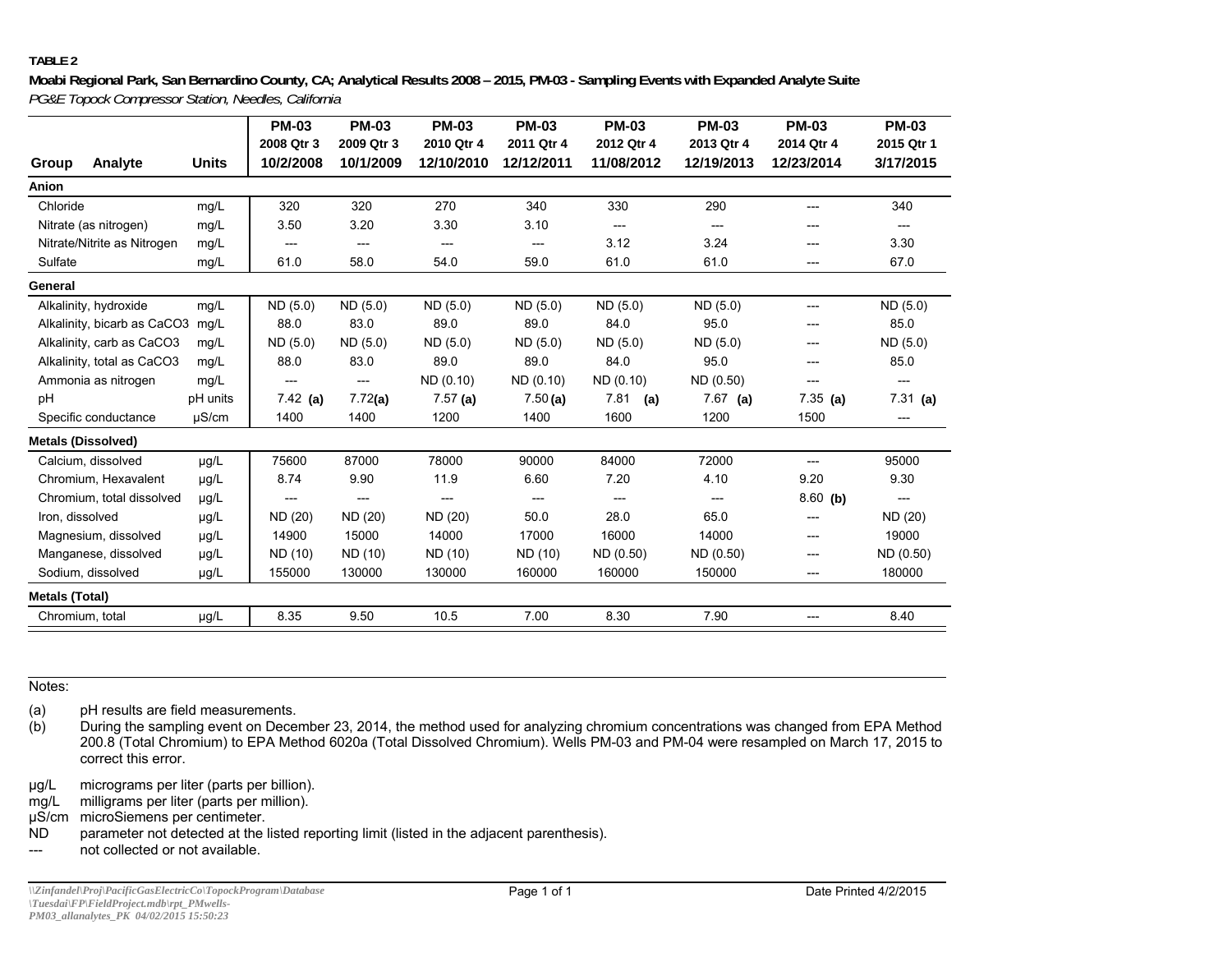## **TABLE 3**

**Moabi Regional Park, San Bernardino County, CA; Analytical Results 2008 – 2015, PM-04 - Sampling Events with Expanded Analyte Suite** *PG&E Topock Compressor Station, Needles, California*

|                             |              | <b>PM-04</b>            | <b>PM-04</b>            | <b>PM-04</b>             | <b>PM-04</b>             | <b>PM-04</b>                        | <b>PM-04</b>             | <b>PM-04</b>             | <b>PM-04</b>            |
|-----------------------------|--------------|-------------------------|-------------------------|--------------------------|--------------------------|-------------------------------------|--------------------------|--------------------------|-------------------------|
| Analyte<br>Group            | <b>Units</b> | 2008 Qtr 3<br>10/2/2008 | 2009 Qtr 3<br>10/1/2009 | 2010 Qtr 4<br>12/10/2010 | 2011 Qtr 4<br>12/12/2011 | 2012 Qtr 4<br>11/08/2012            | 2013 Qtr 4<br>12/19/2013 | 2014 Qtr 4<br>12/23/2014 | 2015 Qtr 1<br>3/17/2015 |
| Anion                       |              |                         |                         |                          |                          |                                     |                          |                          |                         |
| Chloride                    | mg/L         | 440                     | 470                     | 480                      | 490                      | 490                                 | 530                      | ---                      | 590                     |
| Nitrate (as nitrogen)       | mg/L         | 2.50                    | 2.20                    | 2.20                     | 2.20                     | $\hspace{0.05cm}---\hspace{0.05cm}$ | ---                      | ---                      | ---                     |
| Nitrate/Nitrite as Nitrogen | mg/L         | ---                     | ---                     | ---                      | ---                      | 2.52                                | 2.28                     | ---                      | 2.50                    |
| Sulfate                     | mg/L         | 85.0                    | 82.0                    | 92.0                     | 91.0                     | 100                                 | 110                      | ---                      | 180                     |
| General                     |              |                         |                         |                          |                          |                                     |                          |                          |                         |
| Alkalinity, hydroxide       | mg/L         | ND (5.0)                | ND(5.0)                 | ND(5.0)                  | ND(5.0)                  | ND(5.0)                             | ND(5.0)                  | ---                      | ND (5.0)                |
| Alkalinity, bicarb as CaCO3 | mg/L         | 64.0                    | 68.0                    | 61.0                     | 58.0                     | 61.0                                | 65.0                     | ---                      | 65.0                    |
| Alkalinity, carb as CaCO3   | mg/L         | ND(5.0)                 | ND(5.0)                 | ND(5.0)                  | ND(5.0)                  | ND(5.0)                             | ND(5.0)                  | ---                      | ND(5.0)                 |
| Alkalinity, total as CaCO3  | mg/L         | 64.0                    | 68.0                    | 61.0                     | 58.0                     | 61.0                                | 65.0                     | ---                      | 65.0                    |
| Ammonia as nitrogen         | mg/L         | ---                     | ---                     | 0.120                    | ND (0.10)                | ND (0.10)                           | ND (0.50)                | ---                      | ---                     |
| pH                          | pH units     | 7.44<br>(a)             | 7.91<br>(a)             | 7.44<br>(a)              | 7.70<br>(a)              | 7.79<br>(a)                         | 7.53<br>(a)              | $7.48$ (a)               | $7.38$ (a)              |
| Specific conductance        | µS/cm        | 1700                    | 1800                    | 1700                     | 1800                     | 2200                                | 2000                     | 2000                     | ---                     |
| <b>Metals (Dissolved)</b>   |              |                         |                         |                          |                          |                                     |                          |                          |                         |
| Calcium. dissolved          | $\mu$ g/L    | 72000                   | 88000                   | 93000                    | 91000                    | 91000                               | 97000                    | $---$                    | 120000                  |
| Chromium, Hexavalent        | $\mu$ g/L    | 20.6                    | 21.0                    | 21.0                     | 18.9                     | 21.3                                | 12.6                     | 18.0                     | 18.0                    |
| Chromium, total dissolved   | $\mu$ g/L    | ---                     | ---                     | ---                      | ---                      | ---                                 | ---                      | 16.0 (b)                 | ---                     |
| Iron, dissolved             | $\mu$ g/L    | ND (20)                 | ND (20)                 | ND (20)                  | 60.0                     | ND (20)                             | 120                      | ---                      | ND (20)                 |
| Magnesium, dissolved        | $\mu$ g/L    | 12400                   | 14000                   | 15000                    | 15000                    | 16000                               | 18000                    | ---                      | 26000                   |
| Manganese, dissolved        | $\mu$ g/L    | ND (10)                 | ND (10)                 | ND (10)                  | ND (10)                  | 4.60                                | ND (0.50)                | ---                      | ND (0.50)               |
| Sodium, dissolved           | µg/L         | 234000                  | 220000                  | 230000                   | 260000                   | 260000                              | 280000                   | ---                      | 320000                  |
| <b>Metals (Total)</b>       |              |                         |                         |                          |                          |                                     |                          |                          |                         |
| Chromium, total             | µg/L         | 18.5                    | 18.0                    | 20.6                     | 18.2                     | 23.0                                | 18.0                     | ---                      | 17.0                    |

Notes:

pH results are field measurements. (a)

During the sampling event on December 23, 2014, the method used for analyzing chromium concentrations was changed from EPA Method 200.8 (Total Chromium) to EPA Method 6020a (Total Dissolved Chromium). Wells PM-03 and PM-04 were resampled on March 17, 2015 to correct this error. (b)

µg/L micrograms per liter (parts per billion).

mg/L milligrams per liter (parts per million).

µS/cm microSiemens per centimeter.

NDparameter not detected at the listed reporting limit (listed in the adjacent parenthesis).

--not collected or not available.